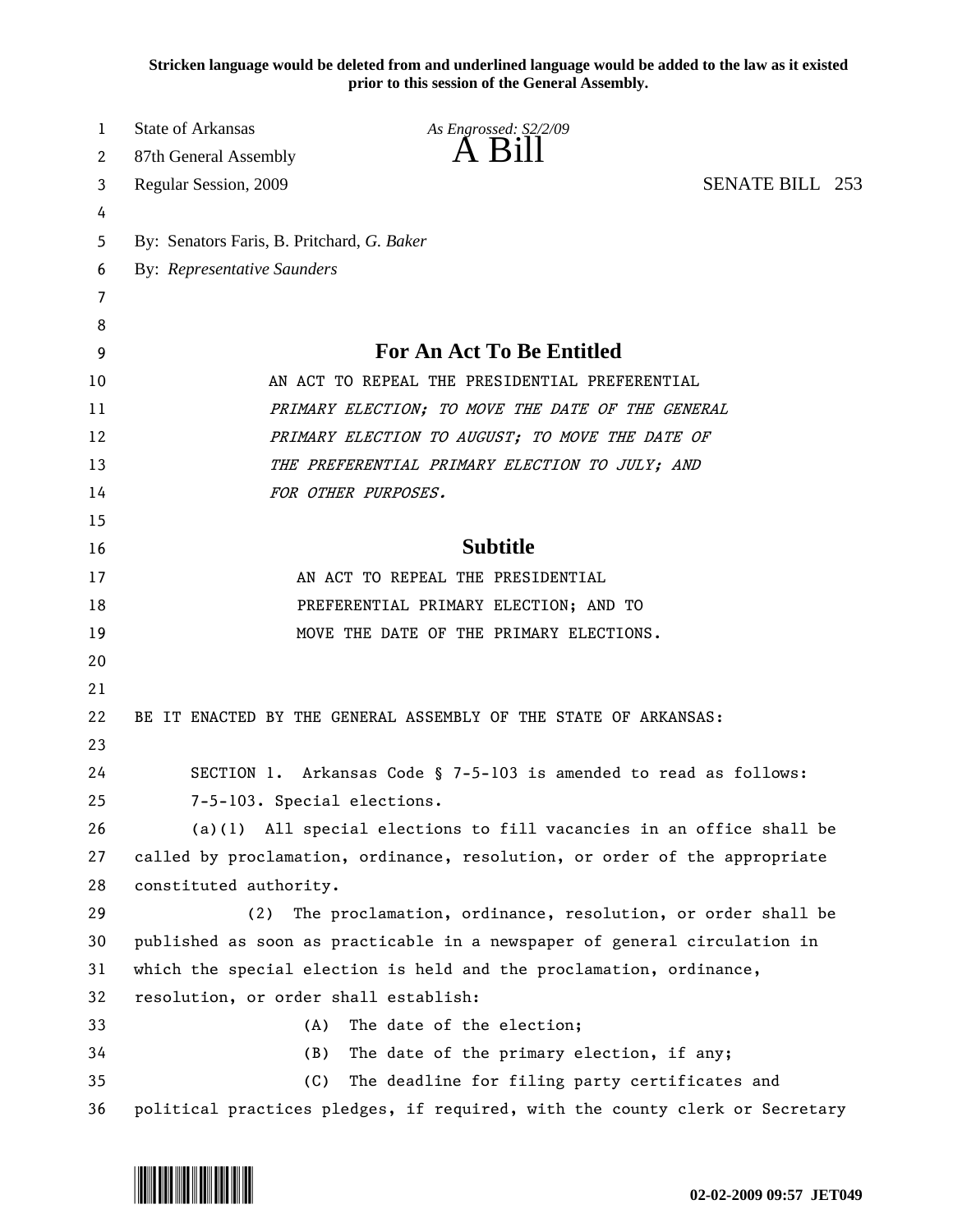1 of State, as the case may be, if applicable; 2 (D) The deadline for party conventions to select nominees, 3 if applicable; 4 (E) The deadline for parties to issue certificates of 5 nomination, if applicable; 6 (F) The deadline for candidates to file certificates of 7 nomination, if applicable, and political practices pledges with the county 8 clerk or Secretary of State, as the case may be; 9 (G) The deadline for filing as an independent candidate 10 and the period in which petitions for independent candidacy may be 11 circulated; 12 (H) The deadline for filing as a write-in candidate, if 13 applicable; 14 (I) The deadline for drawing for ballot position by the 15 appropriate committee or election commission, as the case may be; and 16 (J) The date the election shall be certified by the county 17 board of election commissioners in each county in which the election takes 18 place and, if applicable, by the Secretary of State. 19 (3)(A) All special elections to fill vacancies in office shall 20 be held on the second Tuesday of any month. 21 (B)(i) Special elections under this section in which a 22 presidential preferential primary election, preferential primary election, 23 general primary election, or general election is scheduled to occur shall be  $24$  held on the date of the presidential preferential primary election, 25 preferential primary election, general primary election, or general election. 26 (ii) If a special election to fill a vacancy in 27 office is held on the date of the presidential preferential primary election, 28 preferential primary election, or general primary election, the names of the 29 candidates in the special election shall be included on the ballot of each 30 political party, and the portion of the ballot on which the special election 31 appears shall be labeled with a heading stating "SPECIAL ELECTION FOR 32 \_\_\_\_\_\_\_\_\_\_\_\_\_\_\_\_\_\_\_\_\_\_\_\_\_\_\_\_\_\_\_\_\_\_\_\_\_ " with the name of the office set out 33 in the heading. 34 (iii) However, separate ballots containing the names 35 of the candidates to be voted on at the special election, nonpartisan

36 judicial elections, if applicable, and any other measures or questions that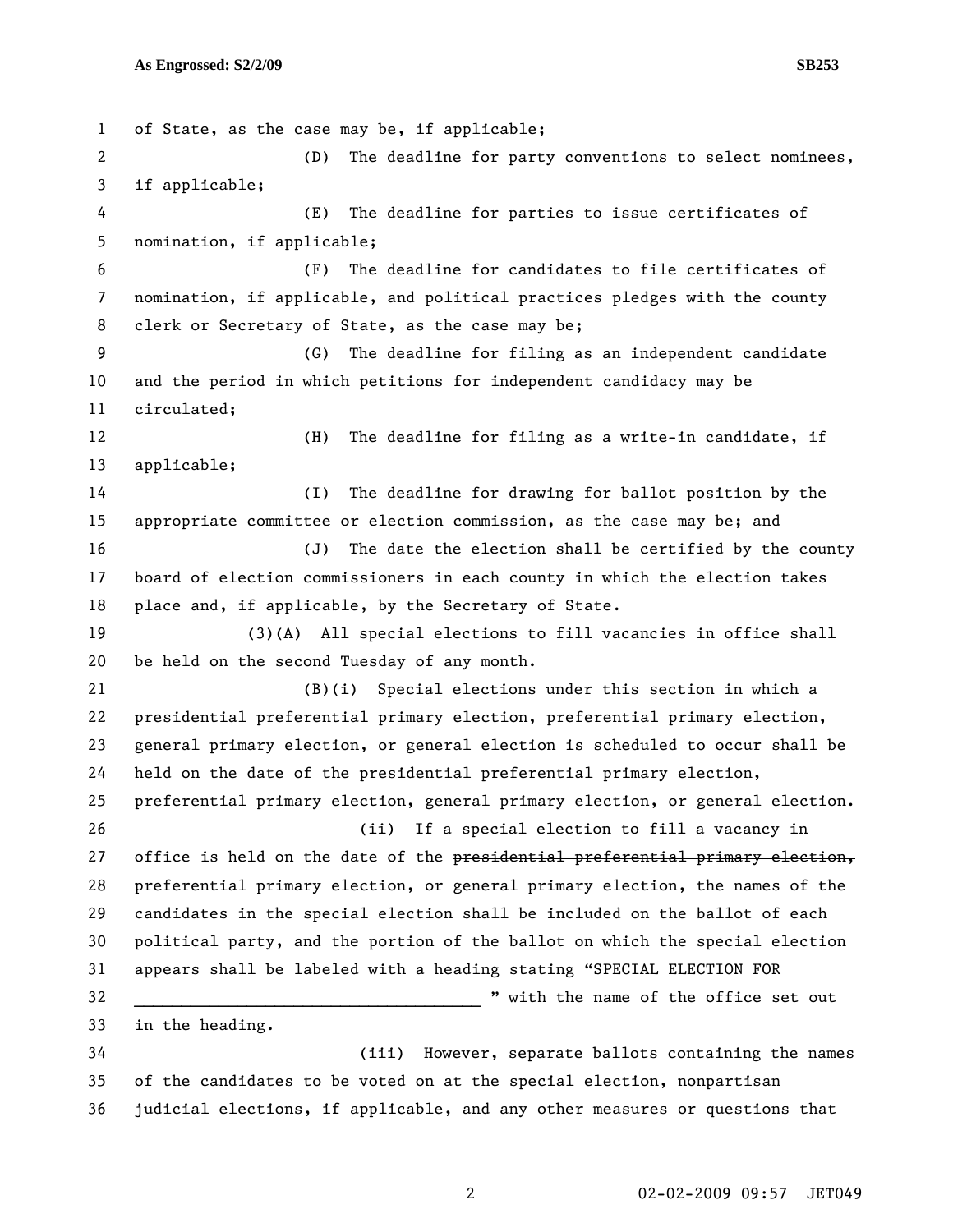1 may be presented for a vote shall be prepared and made available to voters 2 requesting a separate ballot. 3 (iv) No voter shall be required to vote in a 4 political party's presidential preferential primary, preferential primary, or 5 general primary in order to be able to vote in the special election. 6 (C)(i) If the special election is held at the same time as 7 the general election, the names of the candidates in the special election 8 shall be included on the general election ballot, and the portion of the 9 ballot on which the special election appears shall be labeled with a heading 10 stating "SPECIAL ELECTION FOR THE REGISTER RESOLUTION FOR THE REGISTER STATISTICS AND REGISTER AND REGISTER 11 the name of the office set out in the heading. 12 (ii) The county board of election commissioners may 13 include the special election on a separate ballot if the special election is 14 held at the same time as the general election and if the commission county 15 board determines that a separate ballot is necessary to avoid voter 16 confusion. 17 (D) A special election to fill a vacancy in office shall 18 be held not less than sixty-five (65) days following the date in the 19 proclamation, ordinance, resolution, or order for drawing for ballot position 20 when the special election is to be held on the date of the presidential 21 preferential primary election, preferential primary election, general primary 22 election, or general election. 23 (4) If the special election is not held at the same time as a 24 presidential preferential primary election, preferential primary election, 25 general primary election, or general election, the special election shall be 26 held not less than fifty (50) days following the date in the proclamation, 27 ordinance, resolution, or order for drawing for ballot position. 28 (5)(A) All special primary elections required for an election to 29 fill a vacancy in office shall be held on the second Tuesday of any month, 30 and special primary elections held under this section in months in which a 31 presidential preferential primary election, preferential primary election, 32 general primary election, or general election is scheduled to occur shall be 33 held on the date of the presidential preferential primary election, 34 preferential primary election, general primary election, or general election. 35 (B) If a special primary election in conjunction with an 36 election to fill a vacancy in office is held on the date of the presidential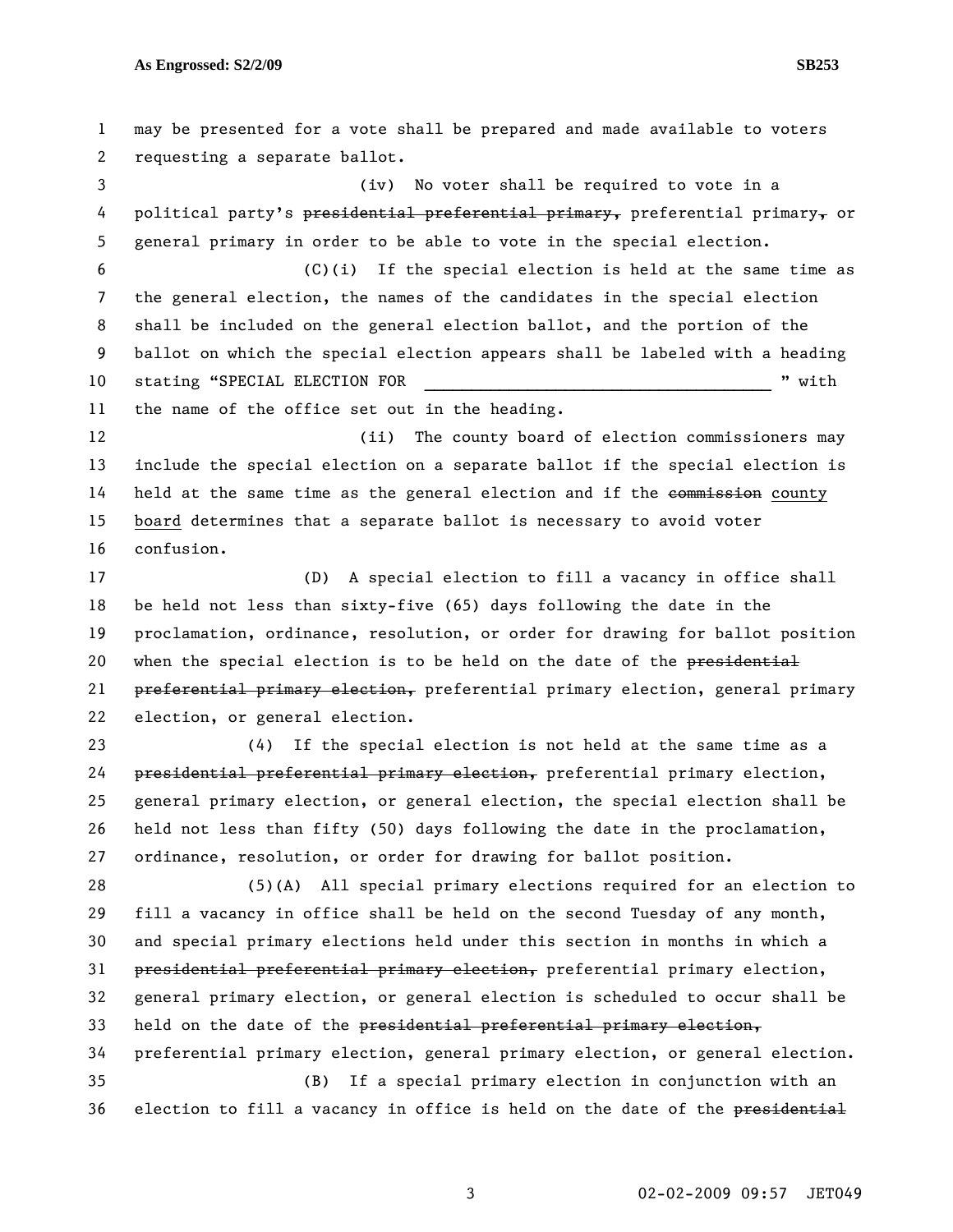1 preferential primary election, preferential primary election, general primary 2 election, or general election, the candidates to be voted upon at the special 3 election shall be included on the ballot of each political party or the 4 general election ballot, as the case may be, and the portion of the ballot on 5 which the special primary election appears shall be labeled with a heading 6 stating "SPECIAL PRIMARY ELECTION FOR 7 with the name of the party for which nomination is sought and the office set

8 out in the heading.

9 (C) The county board of election commissioners may include 10 the special primary election on a separate ballot if the special primary 11 election is held at the same time as a presidential preferential primary 12 election, preferential primary election, general primary election, or general 13 election and if the commission county board determines that a separate ballot 14 is necessary to avoid voter confusion.

15 (6) A special primary election shall be held not less than 16 sixty-five (65) days following the date in the proclamation, ordinance, 17 resolution, or order for drawing for ballot position when the special 18 election is to be held on the date of the presidential preferential primary 19 election, preferential primary election, general primary election, or general 20 election.

21 (7)(A) If the special primary election is not held at the same 22 time as a presidential preferential primary election, preferential primary 23 election, general primary election, or general election, the special election 24 shall be held not less than fifty (50) days following the date in the 25 proclamation, ordinance, resolution, or order for drawing for ballot 26 position.

27 (B) When a special primary election is called to select 28 nominees for a special election to fill a vacancy in office, the nominee 29 shall be the person who receives the highest number of votes in the special 30 primary election. There shall be no runoff after a special primary election.

31 (8) In addition to the publication of the proclamation, 32 ordinance, resolution, or order required by the provisions of this section, 33 notice of special elections to fill vacancies called under this section shall 34 be published and posted under §§ 7-5-202 and 7-5-206.

35 (b)(1) Except for special school elections held under § 6-14-102(d), 36 all special elections on measures or questions referred to the voters shall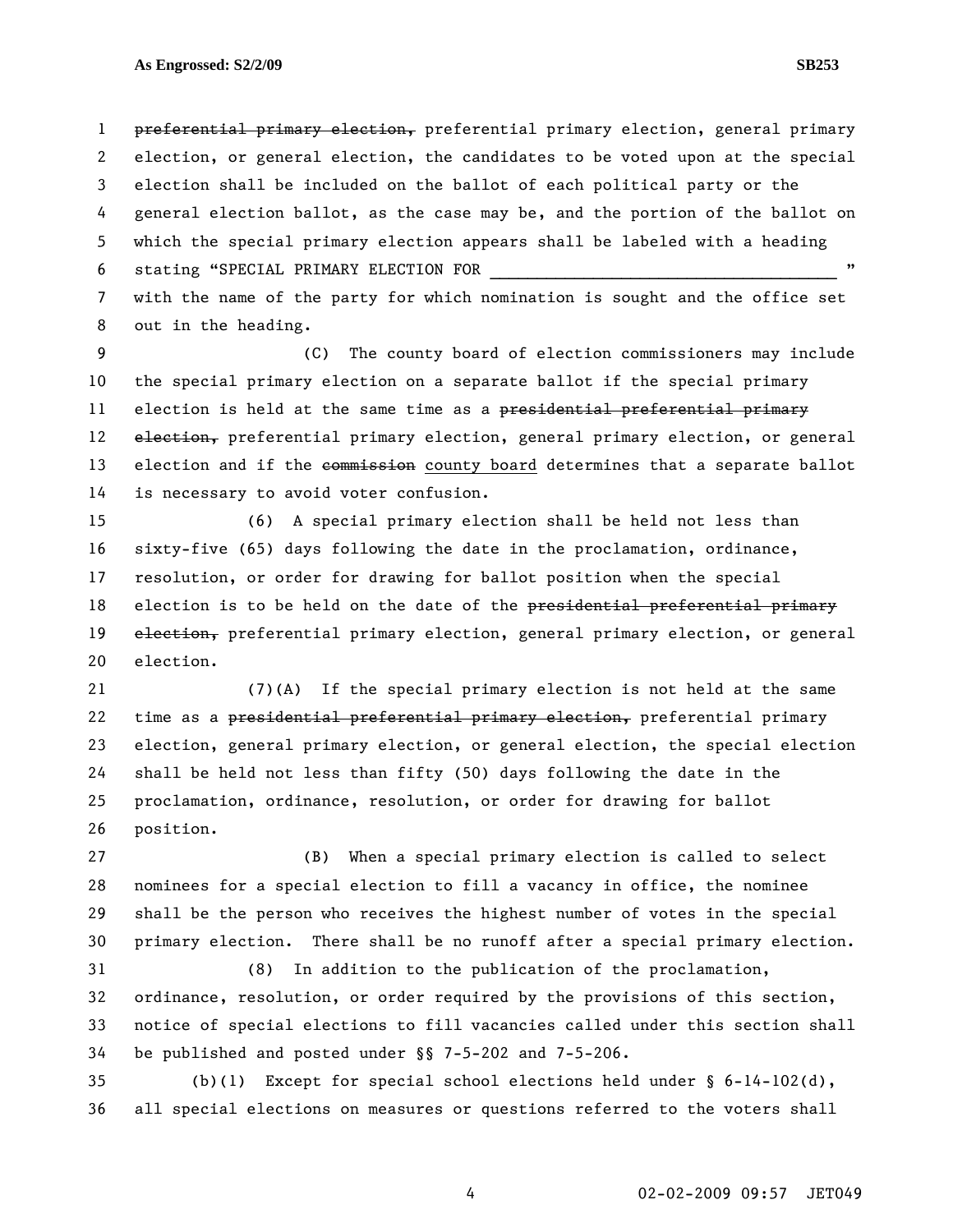1 be called by proclamation, ordinance, resolution, or order of the properly 2 constituted authority. 3 (2) The proclamation, ordinance, resolution, or order shall set 4 forth: 5 (A) The date of the special election; 6 (B) The full text of any measure or question for which the 7 election is called; 8 6 (C) Any ballot title for the measure or question for which 9 the election is called; and 10 (D) Any other information as may be required by law. 11 (3) All special elections on measures or questions shall be held 12 on the second Tuesday of any month, except special elections held under this 13 section in a month in which a presidential preferential primary election, 14 preferential primary election, general primary election, or general election 15 is scheduled to occur shall be held on the date of the presidential 16 preferential primary election, preferential primary election, general primary 17 election, or general election. Special elections scheduled to occur in a 18 month in which the second Tuesday is a legal holiday shall be held on the 19 third Tuesday of the month. 20  $(4)(A)$  If a special election is held on the date of the 21 presidential preferential primary election, preferential primary election, or 22 general primary election, the issue or issues to be voted upon at the special 23 election shall be included on the ballot of each political party. The portion 24 of the ballot containing the special election shall be labeled with a heading 25 stating "SPECIAL ELECTION ON  $\blacksquare$  " with a 26 brief description of the measure or question to be decided in the election. 27 (B) However, separate ballots containing the issue or 28 issues or candidates to be voted on at the special election and candidates 29 for nonpartisan judicial office shall be prepared and made available to 30 voters requesting a separate ballot. 31 (C) No voter shall be required to vote in a political 32 party's presidential preferential primary, preferential primary, or general 33 primary in order to be able to vote in the special election. 34 (5) A special election shall be held not less than sixty-five 35 (65) days following the date that the ordinance or resolution is adopted or 36 the date the proclamation or order is issued when the special election is to

5 02-02-2009 09:57 JET049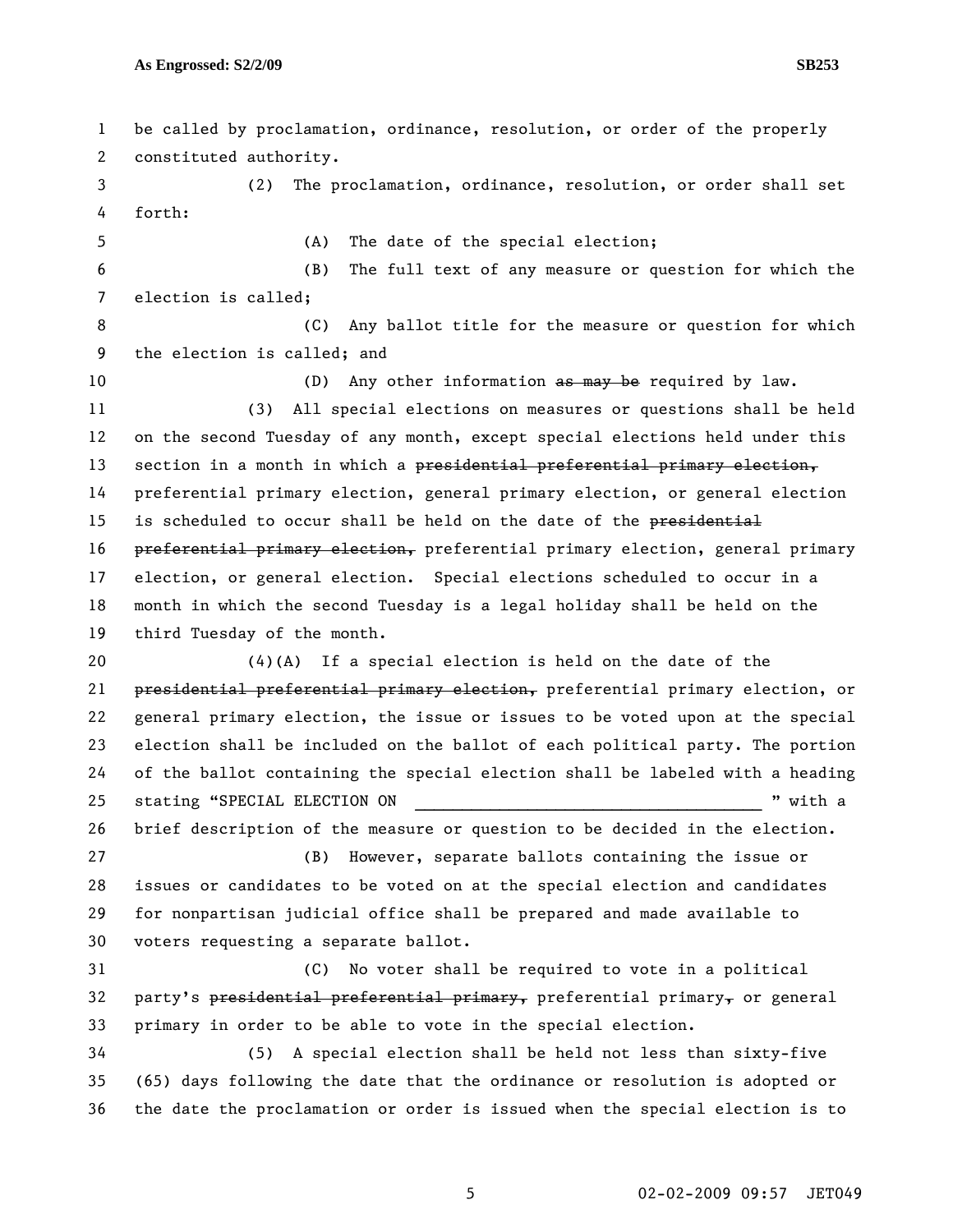1 be held on the date of the presidential preferential primary election, 2 preferential primary election, general primary election, or general election. 3 (6) If the special election is not held at the same time as a 4 presidential preferential primary election, preferential primary election, 5 general primary election, or general election, the special election shall be 6 held not less than fifty (50) days following the date that the proclamation, 7 ordinance, resolution, or order is published. 8 (7) Notice of the election shall be published and posted in 9 accordance with § 7-5-202, § 7-5-206, or as may be otherwise provided by 10 Arkansas law. 11 12 SECTION 2. Arkansas Code § 7-5-203 is amended to read as follows: 13 7-5-203. Certification of candidate lists. 14 (a) Not less than seventy five (75) seventy (70) days before each 15 general election day, the Secretary of State shall certify to all county 16 boards of election commissioners a full lists list of all United States, 17 state, and district candidates to be voted for in their respective counties 18 as the nominations have been certified to him or her nominated in party 19 primary elections, by petition, notice, or as otherwise may be provided in 20 law. 21 (b) Not less than seventy-five (75) days before each general election 22 day, the clerk of each county shall certify to the county board of his or her 23 county a full list of all county, township, municipal, and other local 24 candidates to be voted for in the county as the nominations have been 25 eertified to him or her nominated in party primary elections, by petition, 26 notice, or as otherwise provided in law. 27 (c) However, in special elections held to fill vacancies or to elect 28 officers in case of a tie vote, the certification shall issue at the time 29 specified in the writ of election issued by the appropriately constituted 30 authority. 31 32 SECTION 3. Arkansas Code § 7-5-409(f), concerning materials furnished 33 to qualified voters, is amended to read as follows: 34 (f) A designated bearer shall be allowed to pick up only two (2) 35 absentee ballots from the county clerk only during the fifteen (15) days

36 prior to a school election, special election, preferential primary election,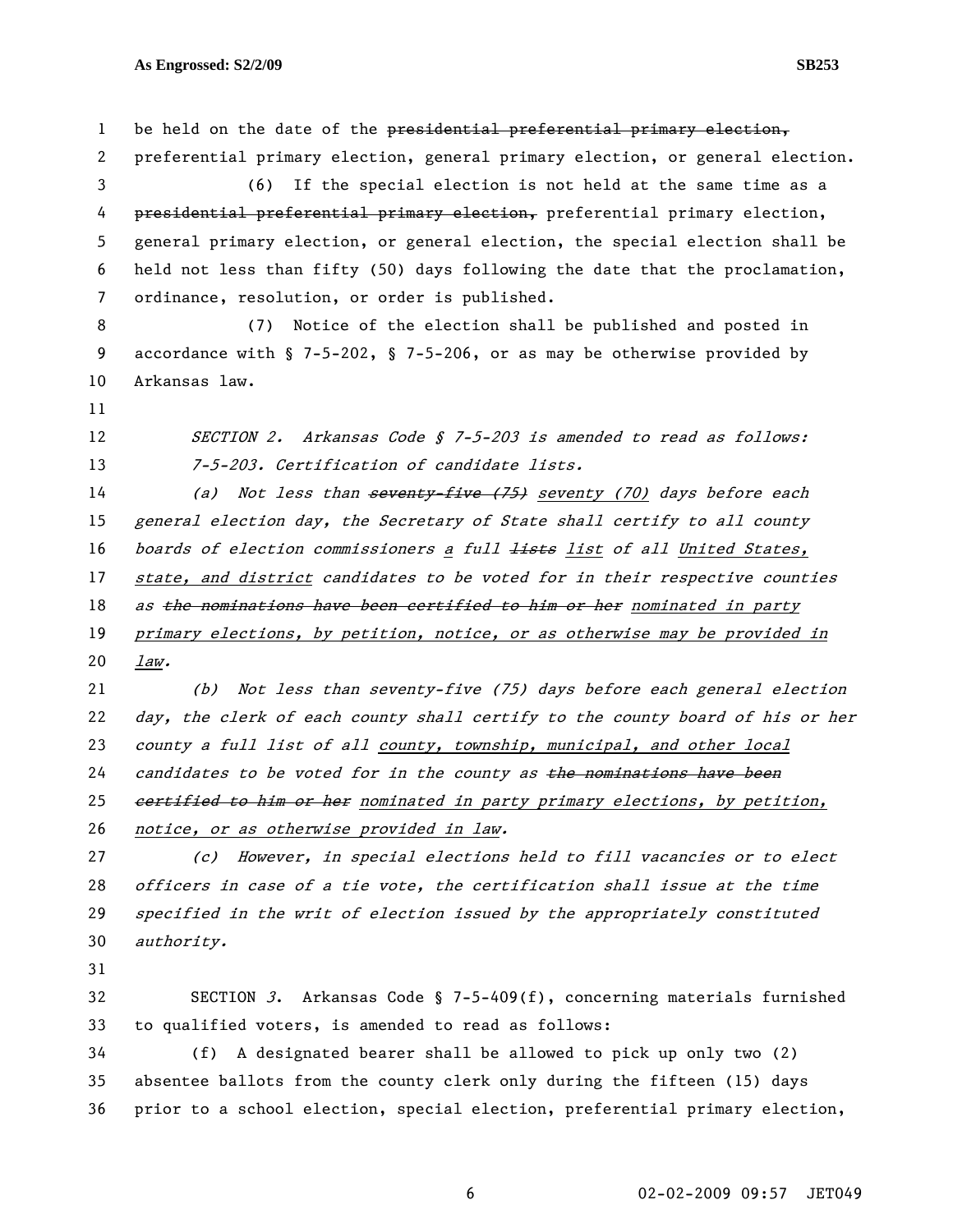1 presidential preferential primary election, or general election and seven (7) 2 days prior to a runoff election, including a general primary election. 3 4 SECTION 4. Arkansas Code § 7-5-418(a)(2), concerning availability of 5 early voting, is amended to read as follows: 6 (2) However, on all other elections, including the presidential 7 preferential primary, general primary, and general runoff elections, early 8 voting shall be available to any qualified elector who applies to the county 9 clerk during regular office hours, beginning seven (7) days before the 10 election and ending on the day before the election day at the time the county 11 clerk's office regularly closes. 12 13 SECTION 5. Arkansas Code § 7-7-203(a), concerning the date for the 14 general primary election, is amended to read as follows: 15 (a) The general primary election shall be held on the second Tuesday 16 in June August preceding the general election. 17 18 SECTION 6. Arkansas Code § 7-7-203 is amended to read as follows: 19 7-7-203. Dates. 20 (a) The general primary election shall be held on the second Tuesday 21 in June August preceding the general election. 22 (b) The preferential primary election shall be held on the Tuesday 23 three (3) weeks prior to the general primary election. 24 (c)(1) Party pledges, if any, shall be filed and any filing fees of a 25 political party, if any, shall be paid during regular office hours in the 26 period beginning at  $12:00$  noon on the first weekday in March May and ending 27 at 12:00 noon on the seventh day thereafter before the preferential primary 28 election. 29 (2) A party certificate and the political practice pledge for 30 primary elections shall be filed with the county clerk or the Secretary of 31 State, as the case may be, during regular office hours in the period 32 beginning at 12:00 noon on the first weekday in March May and ending at 12:00 33 noon on the seventh day thereafter before the preferential primary election. 34 (3) The name of a candidate who fails to file a party 35 certificate by the filing deadline with the Secretary of State or county 36 clerk, as the case may be, shall not appear on the ballot.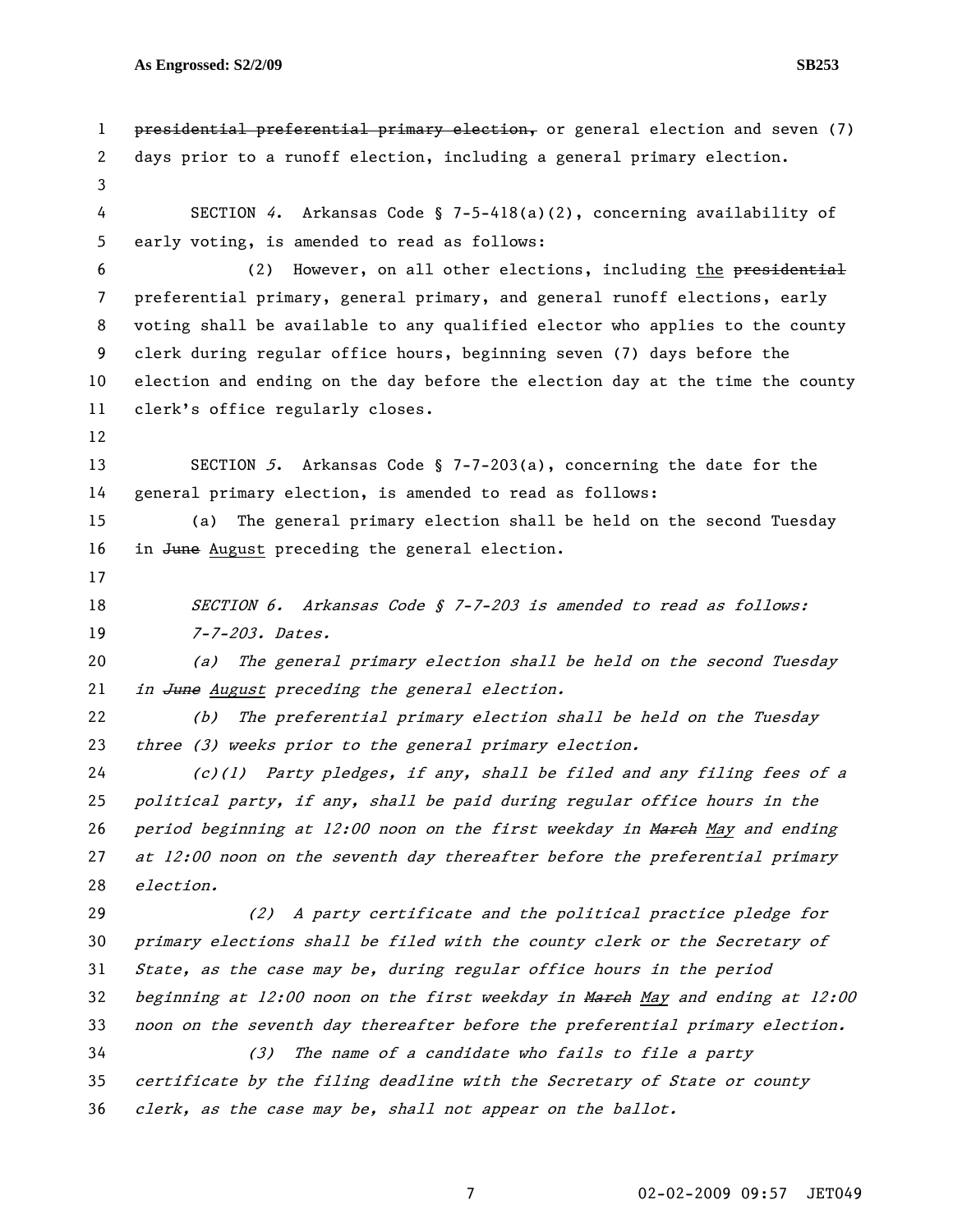(4) Party pledges, if any, shall be filed, filing fees, if any, shall be paid, and party certificates and political practice pledges shall be filed for special primary elections on or before the deadline established by proclamation of the Governor.

(d) At least seventy (70) days before the preferential primary election, the Secretary of State shall certify the ballot to the various county committees and to the various county boards of election commissioners with the names of all candidates who have qualified with the state committee for election by filing the party pledge and paying the filing fees of the 10 political party within the time required by law.

(e)(1) The county board shall convene, at the time specified in the 12 notice to the members given by the chair of the board, no later than the tenth day after each primary election for the purpose of canvassing the returns and certifying the election results.

(2) If no time is specified for the meeting of the county board, 16 the meeting shall be at  $5:00$  p.m.

(f) The county convention of a political party holding a primary election shall be held on the first Monday following the date of the general primary.

 $(g)(1)$  The county board of election commissioners shall certify to the county clerk and the county committee a list of all nominated candidates for county, township, and municipal offices, and the political parties' county 23 committee members and delegates.

(2) At the same time, the county board of election commissioners shall certify to the Secretary of State, the county clerk, and the secretary 26 of the state committee the results of the contests for all United States, state, and district offices. Immediately after ascertaining the results for all United States, state, and district offices, the Secretary of State shall certify to the state committee and to the county board of election commissioners a list of all nominated candidates for the offices.

 $(h)(1)(A)$  The Secretary of State shall at least one hundred (100) days 32 prior to the date of the general election notify by registered mail the chair 33 and secretary of the state committee of the respective political parties that a certificate of nomination is due for all nominated candidates for United States, state, and district offices in order that the candidates' names be 36 placed on the ballot of the general election.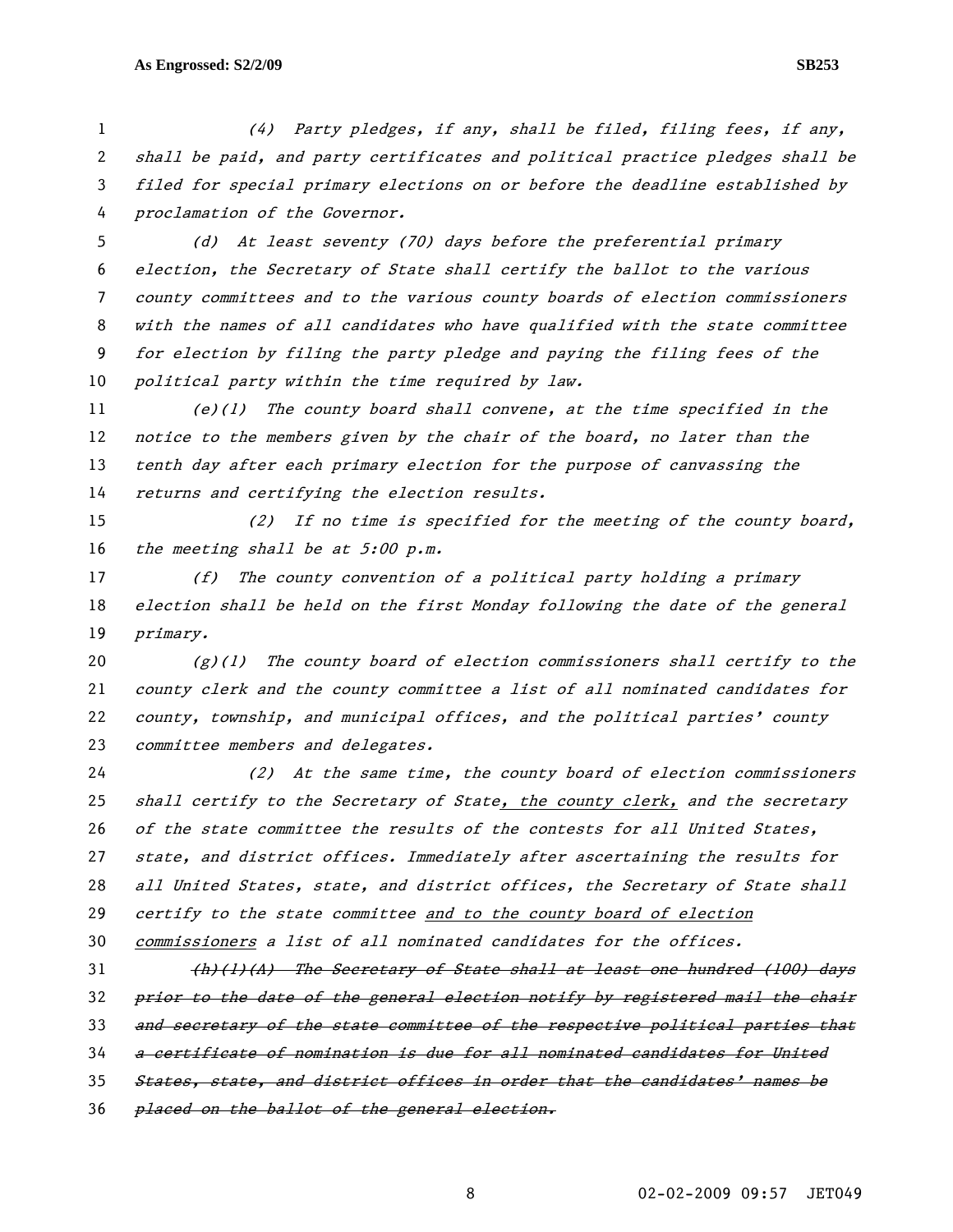| 1  | (B)(i) The state committee shall issue certificates of                        |
|----|-------------------------------------------------------------------------------|
| 2  | nomination to all nominated candidates for United States, state, and district |
| 3  | offices, who shall file the certificates with the Secretary of State at least |
| 4  | ninety (90) days prior to the general election.                               |
| 5  | (ii) However, if the chair and secretary of the                               |
| 6  | state committee of the respective political parties are not properly notified |
| 7  | as directed by subdivision (h)(l)(A) of this section, the failure of a        |
| 8  | eandidate to file a certificate of nomination shall not prevent that          |
| 9  | eandidate's name from being placed on the ballot of the general election.     |
| 10 | (2)(A) Each county clerk shall at least ninety (90) days prior                |
| 11 | to the date of the general election notify by registered mail the chairs and  |
| 12 | secretaries of the county committees of the respective political parties that |
| 13 | a certified list of all nominated candidates for county, township, and        |
| 14 | municipal offices is due and shall be filed with the county board of election |
| 15 | commissioners and the county clerk in order that the candidates' names be     |
| 16 | placed on the ballot for the general election.                                |
| 17 | (B)(i) Each county committee shall issue the certified                        |
| 18 | list on behalf of those nominated candidates and submit the certified list to |
| 19 | the county board of election commissioners and the county elerk at least      |
| 20 | eighty (80) days prior to the general election.                               |
| 21 | (ii) However, if the chairs and secretaries of the                            |
| 22 | county committees of the respective political parties are not properly        |
| 23 | notified as directed by subdivision (h)(2)(A) of this section, the failure of |
| 24 | a certified list to be filed shall not prevent any candidate's name from      |
| 25 | being placed on the ballot of the general election.                           |
| 26 |                                                                               |
| 27 | SECTION 7. Arkansas Code § 7-8-101 is amended to read as follows:             |
| 28 | 7-8-101. Primaries - General law governs.                                     |
| 29 | (a) All primaries, preferential and general, for the selection of             |
| 30 | nominees for federal offices, including those of the United States Senators   |
| 31 | and Representatives, shall be held on the same date and in the same manner as |
| 32 | the preferential and general primaries for state, district, county, and       |
| 33 | township offices and shall be governed by the same procedure prescribed by    |
| 34 | this act.                                                                     |
| 35 | (b) Unless otherwise provided by Arkansas law, the presidential               |
| 36 | preferential primary election shall be on the date established by the General |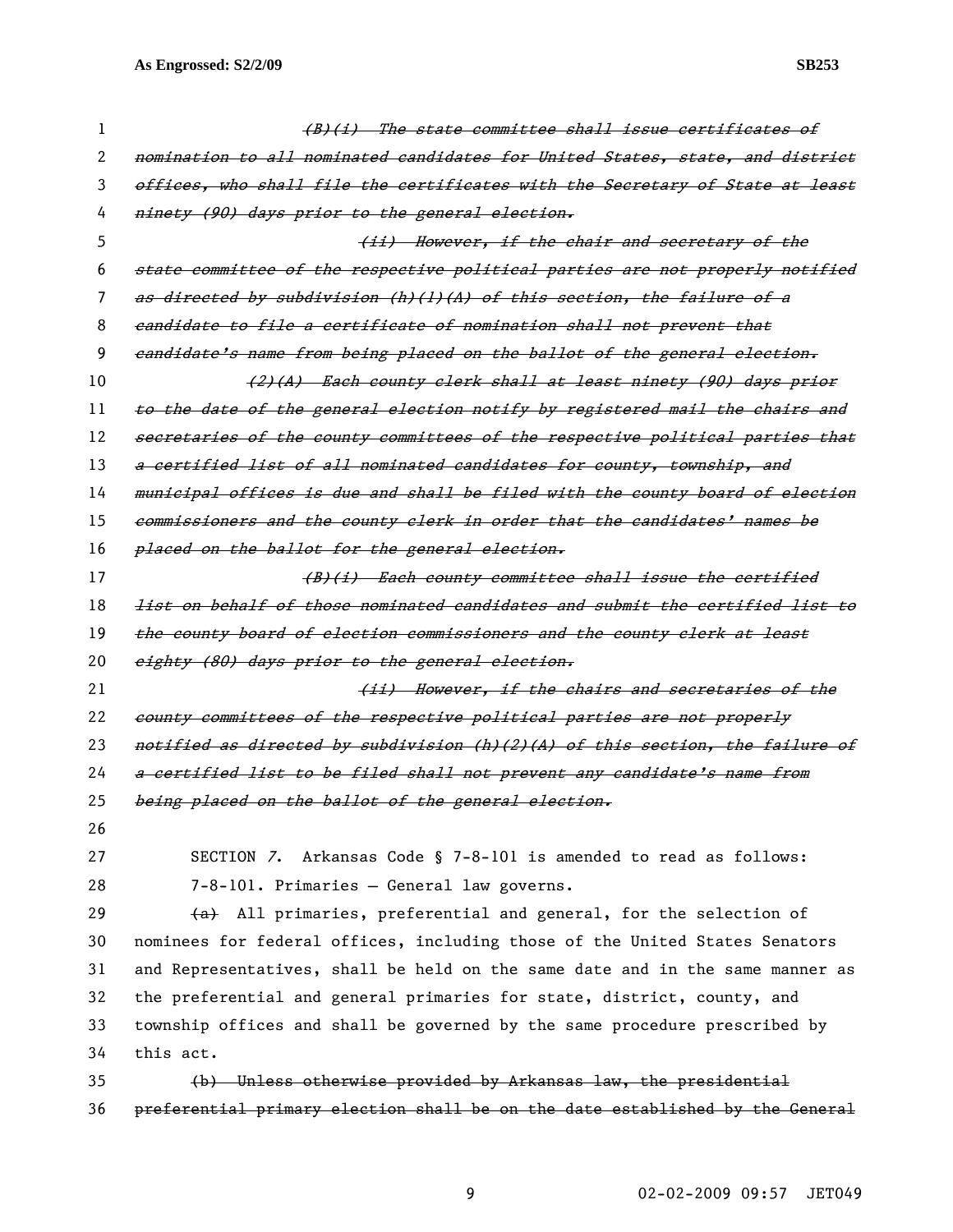1 Assembly and shall be governed in accordance with the laws for primary 2 elections in this state. 3 4 SECTION 8. Arkansas Code § 7-8-201 is amended to read as follows: 5 7-8-201. Preferential elections required – Apportionment of delegates. 6  $(a)(1)$  Each political party in the state desiring to select delegates 7 to attend a quadrennial national nominating convention of the party to select 8 a nominee for the office of President of the United States shall hold a 9 presidential preferential primary election in the state, and the delegates to 10 the national party convention shall be apportioned to the presidential 11 candidates whose names were on the ballot at the presidential preferential 12 primary or to "uncommitted" in the proportion that the votes cast for each 13 candidate or for "uncommitted" bear to the total votes cast at the election, 14 rounded to the closest whole number. 15 (2) Presidential preferential primary elections shall be held on 16 the first Tuesday in February of the year in which the convention is held.  $17$  (3)(A)(i) Any person desiring to have his or her name printed on 18 the presidential preferential primary ballot as a candidate for his or her 19 party's nomination shall file a party certificate with the Secretary of State 20 during regular office hours in the period beginning at 12:00 noon on the 21 first Monday in November and ending at 12:00 noon on the fourteenth day 22 thereafter before the presidential preferential primary election. 23 (ii) The name to be printed on the ballot shall be 24 the name on the party certificate. 25 **120 Constructs** (iii) The Secretary of State shall not accept for 26 filing a party certificate that contains a name that does not conform to the

27 requirements of  $$7-7-305(e)$ .

28 (B) Each political party shall:

29 **(i)** Be responsible for determining the

30 qualifications of candidates seeking to appear on the presidential

31 preferential primary ballot of each political party;

32 **Example 20 Inches** (ii) Provide necessary applications for candidacy; 33 and 34 (iii) Accept and process the applications. 35 (C) The Secretary of State shall transmit to each county 36 board of election commissioners no later than sixty-five (65) days before the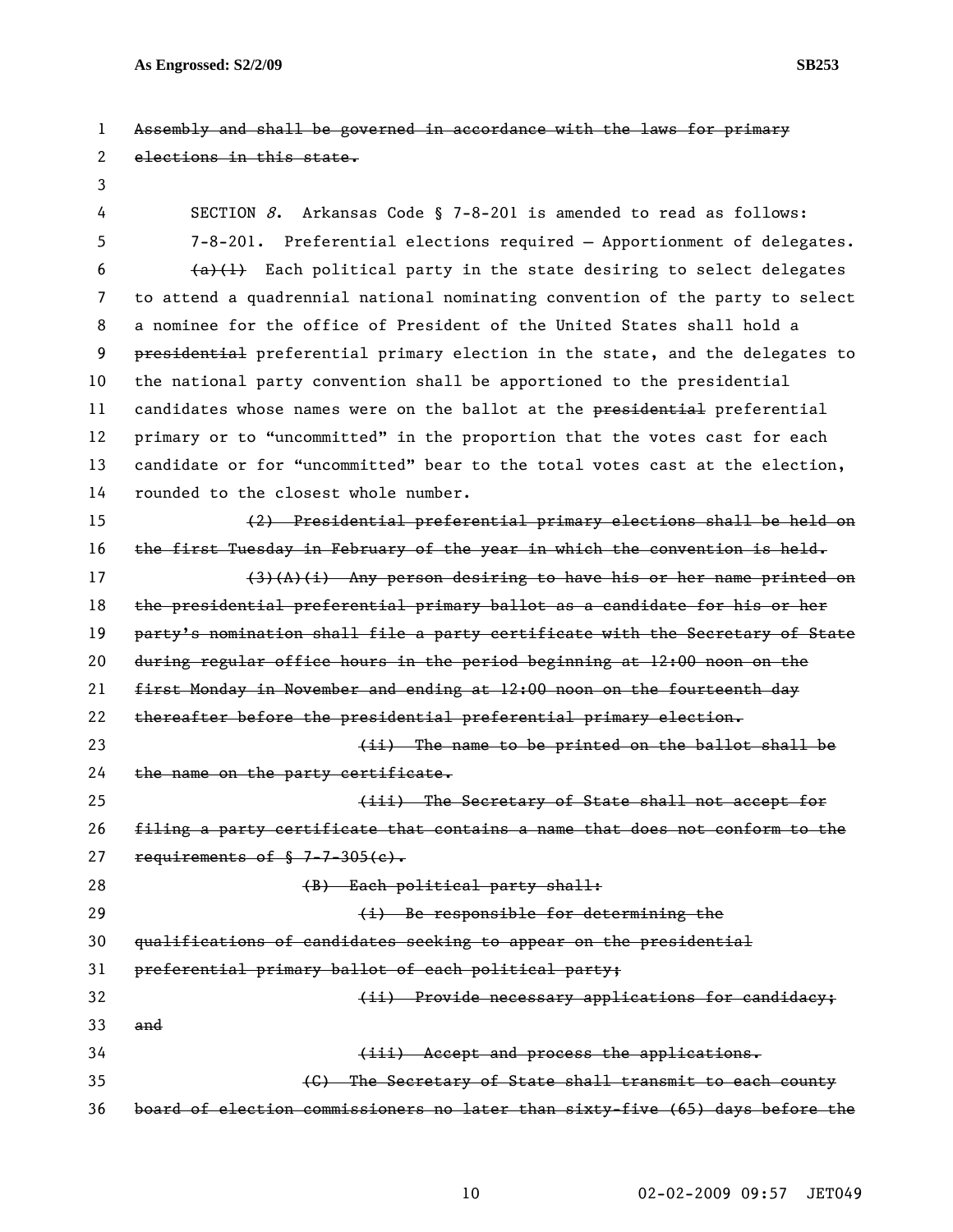| 1  | presidential preferential primary election a certified list of the names of   |
|----|-------------------------------------------------------------------------------|
| 2  | the candidates of each political party as they are to be printed on the       |
| 3  | $b$ allot.                                                                    |
| 4  | $(D)(i)$ Not later than sixty (60) days before the                            |
| 5  | presidential preferential primary election, the county board of election      |
| 6  | commissioners of each county shall hold a public meeting to determine by lot  |
| 7  | the order in which the names of the candidates for the respective party       |
| 8  | primaries are to appear on the ballot.                                        |
| 9  | (ii) The county board of election commissioners                               |
| 10 | shall publish notice of the meeting at least three (3) days before the        |
| 11 | meeting in a newspaper of general circulation in the county.                  |
| 12 | $(4)$ The cost of the presidential preferential primary election              |
| 13 | shall be borne by the State of Arkansas and shall be paid from an             |
| 14 | appropriation made to the State Board of Election Commissioners for that      |
| 15 | purpose.                                                                      |
| 16 | $(5)$ (A) Within each county, the presidential preferential primary           |
| 17 | election shall be conducted by the county board of election commissioners.    |
| 18 | (B) The state board shall have authority to adopt rules                       |
| 19 | for the administration of presidential preferential primary elections         |
| 20 | consistent with the election laws of this state.                              |
| 21 | (C) The state board may withhold reimbursement of funds to                    |
| 22 | counties for state-funded presidential preferential primary elections for     |
| 23 | failure to comply with the rules developed by the state board for the         |
| 24 | administration of primary elections or applicable state election laws until   |
| 25 | all requirements are met to the satisfaction of the state board.              |
| 26 | (b)(1) Presidential preferential primary election procedures not              |
| 27 | addressed in this section shall be governed by the general election laws of   |
| 28 | this state, including, but not limited to, laws governing primary elections.  |
| 29 | (2) Party rules shall govern presidential preferential primary                |
| 30 | election procedures not addressed by the general election laws of this state. |
| 31 |                                                                               |
| 32 | SECTION 9. Arkansas Code § 7-8-204 is amended to read as follows:             |
| 33 | 7-8-204. Rules for selection of delegates and alternates.                     |
| 34 | Each political party holding a presidential preferential primary              |
| 35 | election in the state shall adopt appropriate rules for the selection of      |
| 36 | delegates and alternate delegates to the quadrennial national nominating      |